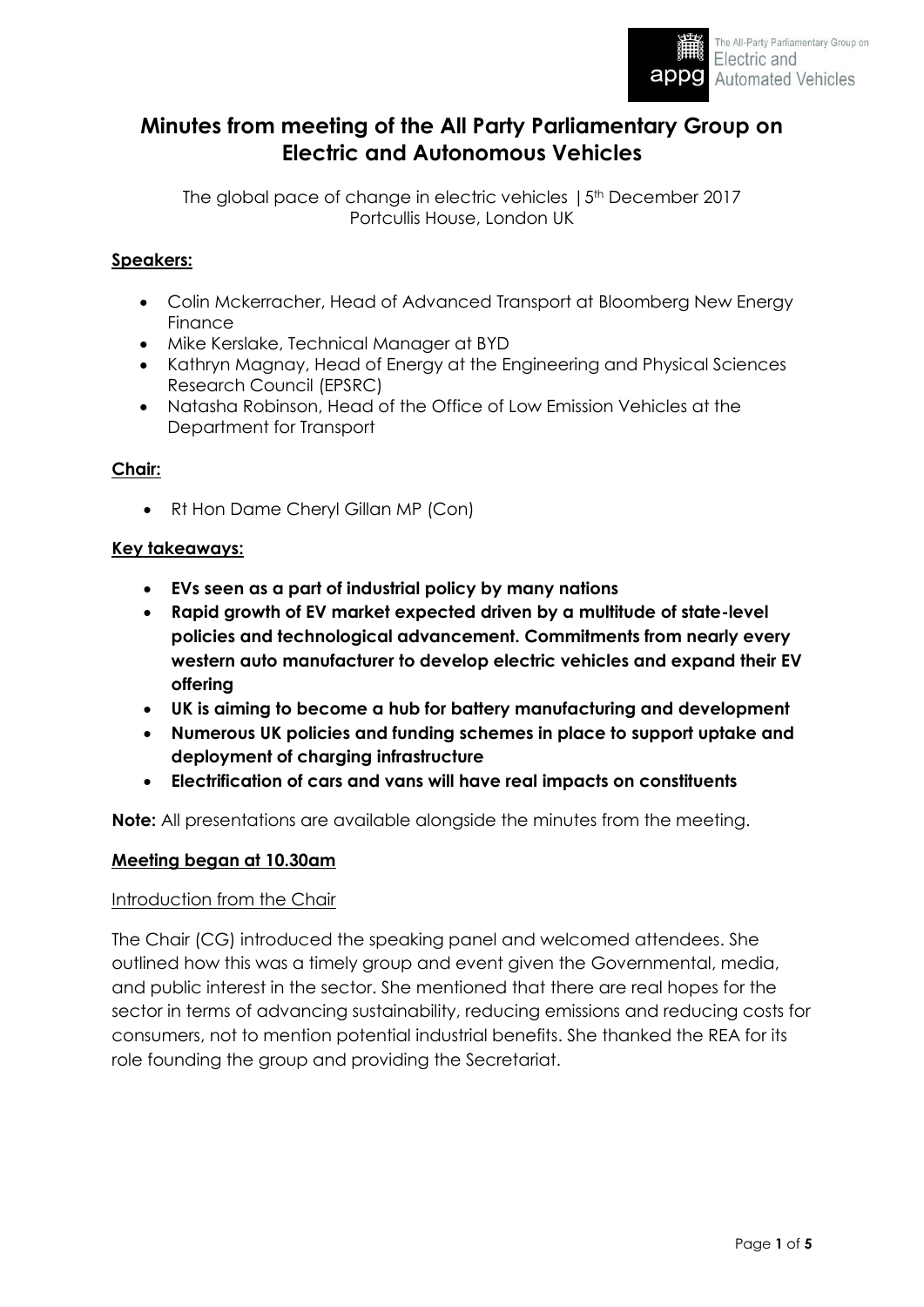# **Colin McKerracher (CM), Head of Advanced Transport, Bloomberg New Energy Finance (BNEF)**

As lead BNEF analyst on EVs, CM undertakes and coordinates a breadth of research and advises numerous companies and governments globally. Worldwide EV sales were 1million in 2017, representing 30GWh of battery manufacturing capacity, compared to only hundreds of thousands of unit sales in previous years. In the UK EVs are 2% of sales, in China 2.6% and in the US around 1%.

Fuel economy regulations have driven EV sales to date and China has a target which should relate to 3% of sales by 2019 and 4% by 2020. In the EU, regulations may mean 10-20% of car sales are EVs in 2025.

Economies of scale will drive the reduction of battery prices in future years, there is a planned 281GWh of manufacturing capacity in train. By 2025, BNEF predict EVs will be cost competitive with conventional vehicles, with 54% of vehicles sales by 2050 being EVs by 2040.

In terms of materials for batteries, CM explained how current production of Lithium and Cobalt is not high enough but that these are not rare materials- plentiful supply exists to meet demand and mining capacity is increasing. Even if lithium prices rose by 300% this would only translate to a 1% increase in a vehicle's unit cost.

Turning to policy, CM said that charging infrastructure was vital and applauded the UK's Government's funding in this area. Norway has had tax breaks leading to cost parity with conventional cars and this has been very successful. He concluded with the view that policy will be absolutely critical to the development of an EV market in the next 5-7 years.

### **Mike Kerslake (MK), Technical Manager, BYD**

MK gave an introduction to BYD (Build Your Dreams) as a company and considerable player in the EV field. Within the last year BYD have opened a UK office and partnered with Alexander Dennis Ltd (ADL) of Falkirk and SSE of Perth, to manufacture electric buses and supply London buses.

Key messages included that the power needed to charge all UK buses overnight is roughly 1080 MW, which can easily be found in the current system (when usage is below generation at night), and they are looking at Vehicle to Grid trials in London. Current barriers to EVs include short-term grants and funds with no visibility of future funding, and the Bus Service Operators Grant which effectively acts as a subsidy for diesel units in BYD's view.

BYD is the world's largest manufacturer of rechargeable batteries and new energy vehicles with a 13% of global electric car and van market.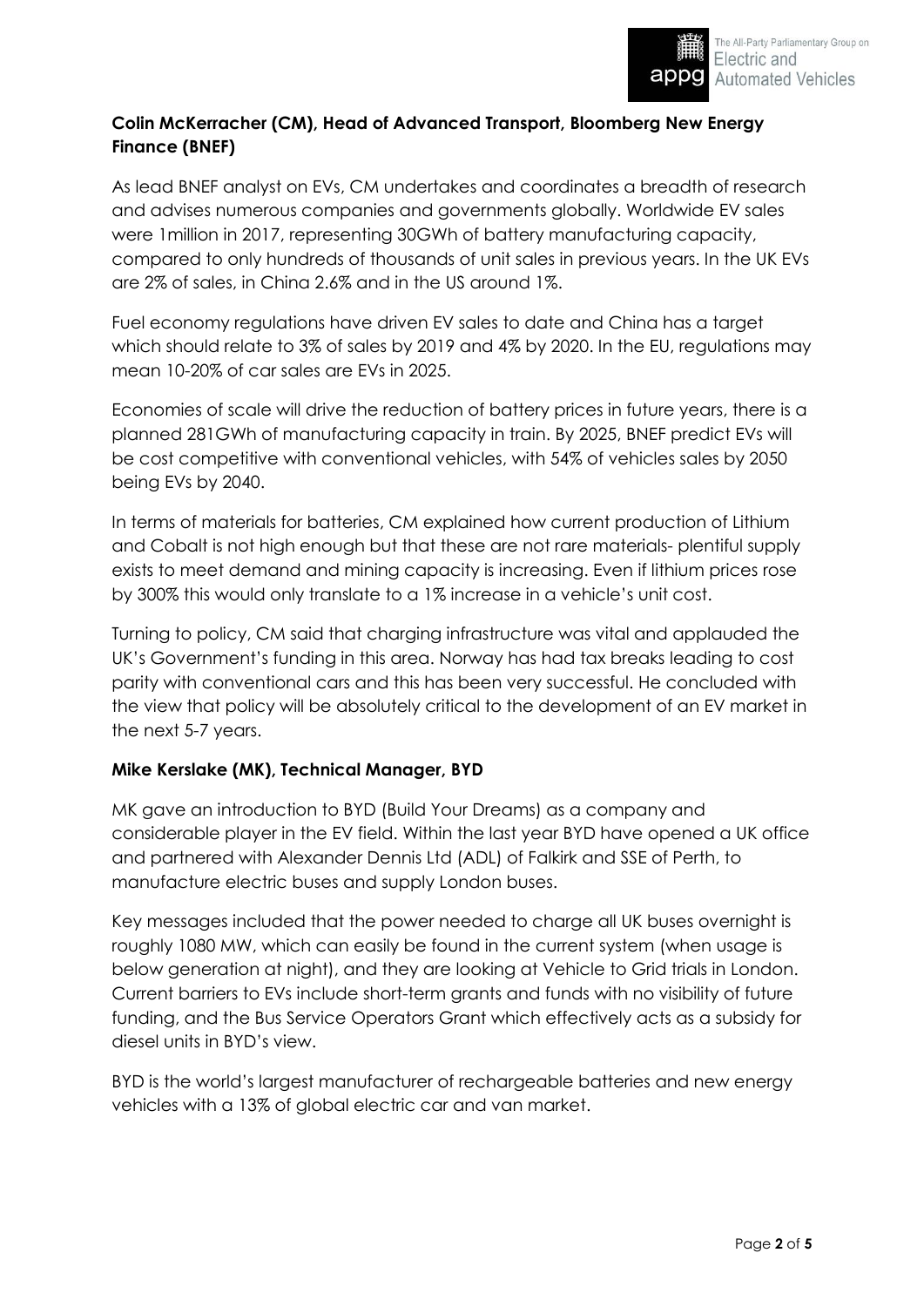# **Kathryn Magnay (KM), Head of Energy at the Engineering and Physical Sciences Research Council (EPSRC)**

KM outlined how the Faraday Challenge had arisen from the Industrial Strategy and desire to commercialise UK technology R&D (partly funded by the Industrial Strategy Challenge Fund). Key initiatives include the Faraday (Battery) Institute recently announced to be created in Coventry and the Battery Challenge (with over £200m of funding). She outlined how important it is for skills and apprenticeships to be considered alongside this and to build on existing UK strengths in internal combustion engines and the original invention of lithium-ion batteries, in Oxford in 1980.

There were two questions from the floor for KM as she had to leave early.

Q: How will the R&D funds be spent and knowledge spread, as well as IP protected?

A: The spending will be for partners of the scheme to decide, IP will be protected and exploited for the UK's benefit.

Q: How can we insure and protect against repair costs?

A: This is something we are looking at, as a team of scientists but also those working on business models research and associated areas.

# **Natasha Robinson (NR), Head of the Office of Low Emission Vehicles (OLEV) at the Department for Transport**

NR outlined how the OLEV had been set up in 2009 demonstrating how forwardlooking in many ways the UK was regarding EVs. She summarise the UK situation and support policies available for EVs alongside some current barriers to take-up. She emphasised that government is not picking winners when it comes to supporting lithium based EVs, but simply acknowledging the technology type that has come to market first in the UK. There is a communications campaign entitled 'Go Ultra Low' that is online and over multi-formats.

NR's slide pack goes through existing policies and funding schemes in detail.

### **Discussion**

CG outlined her hope the groups would soon widen out to include housebuilders and developers, local government for example. Her view is that tax breaks could be very helpful in growing the sector when applied to EV charge points in new-build homes for example.

Q: regarding communications campaigns, public perceptions are key, in my opinion lack of awareness of the technology is a barrier and one-off test-drives are not enough – we need longer term maybe multi-month test drives to be available. How can this be achieved?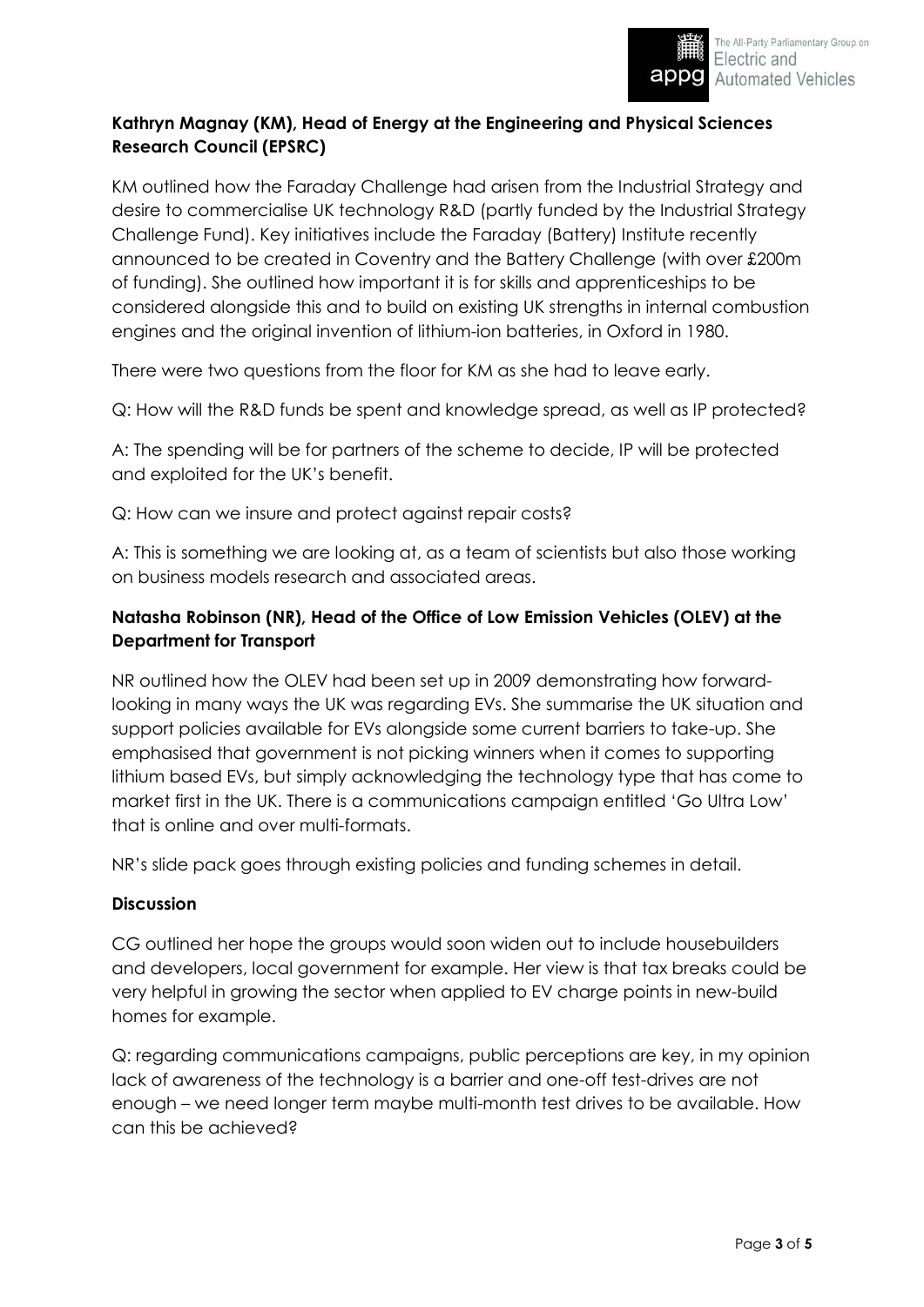A: NR: the EV experience centre in Milton Keynes offers a seven day test drive for a fee of around £75 – less than a hire car. I also feel that word of mouth will be important in helping drive the sector forwards.

CM: The 'Go Ultra Low' type of EV promotion materials generally receive a high 'netpromoters' score, which is positive.

Q: In my background in wind energy infrastructure was consistently the problem with developing the sector- how can we overcome that with charge points?

A: CM: Looking internationally, installing batteries alongside charge points is often used as a solution, while including Transmission and Distribution considerations in siteselection should become more prevalent.

CG: There are also potentially skills shortages in the area acting as a big barrier to development, and National Grid has done some really useful, pioneering work in this field previously.

Q: I would just like to make the comment that manufacturers are moving to higher performance chargers which could create problems- for example Porsche developing a 750kW fast charger so in the longer term very fast chargers will be deployed and these may be best deployed at service station type sites.

A: MK: Yes, and clustering of charge points in residential areas is a big concern for the networks and they are looking at this already. One solution is a charging hub model whereby charging happens at a centralised location, for example with taxi drivers who don't have off street parking.

Q: Behaviour change is very important, the Electric Nation programme showed that engaging energy users in how they use energy can change how people use energy and this is important in the management of charging sense.

A: Globally, time of use tariffs for EV charging are becoming more widespread. It is more of an early stage and 'first line of defence' solution but can be effective.

InnovateUK: Good work is being done by the DNOs regarding clusters of charging points and they are aware of charging points as a source of threats and opportunities.

Q: Please can the panel comment on the possible impacts of wireless charging and autonomous vehicles?

A: MK: Wireless charging may be interesting in the bus market where BYD are doing trials, but there are more difficult and pressing challenges to overcome first and it is very expensive. There may be some take up of wireless charging in the domestic market so that you don't have to worry about plugging in your vehicle.